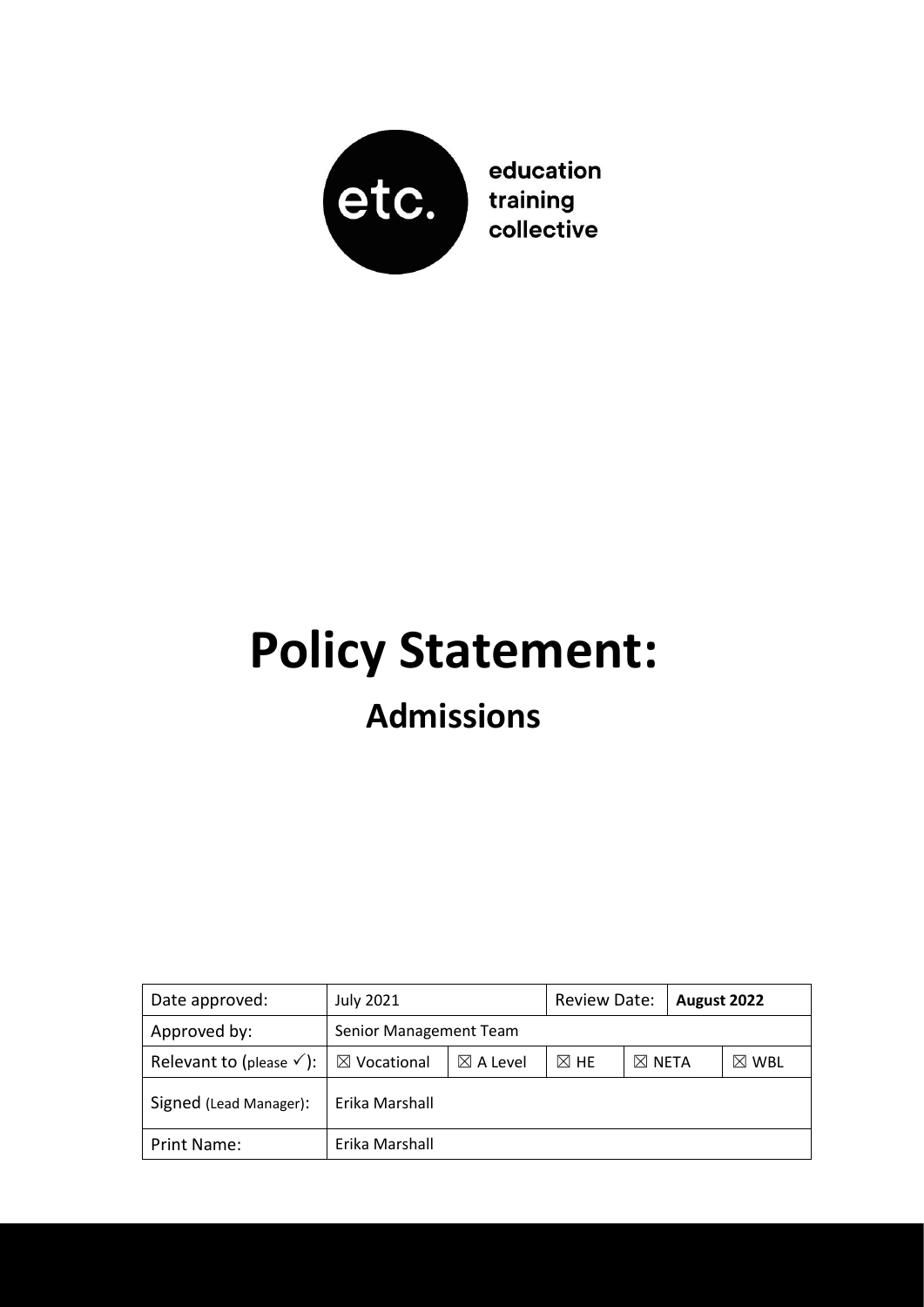#### **1. PURPOSE**

The purpose of this procedure is to ensure that all applicants are dealt with fairly and efficiently throughout the admissions processes.

#### **2. SCOPE**

This policy covers the Governing Body and staff employed at Education Training Collective (Etc.).

#### **3. STATEMENT OF ACTION**

- 1.1 Etc. is committed to offering suitable learning opportunities to all.
- 1.2 This Admissions Procedure is designed to ensure that where possible learners are offered a course of learning which is appropriate to their aspirations, needs and academic abilities.
- 1.3 Etc. has a duty of care to ensure that everything is done that is reasonably possible to protect learners, staff and visitors from harm.
- 1.4 Etc. will ensure that its admissions policies and procedures are transparent and accessible to applicants.

#### **4. LINKED POLICIES**

Admissions Procedure Single Equality Scheme Learning Support Policy Safeguarding Policy Tuition Fees Policy Advanced Learner Loan Funding Policy

#### **5. LOCATION AND ACCESS**

This Procedure is available on the Group Gateway and is accessible to the public via the College websites.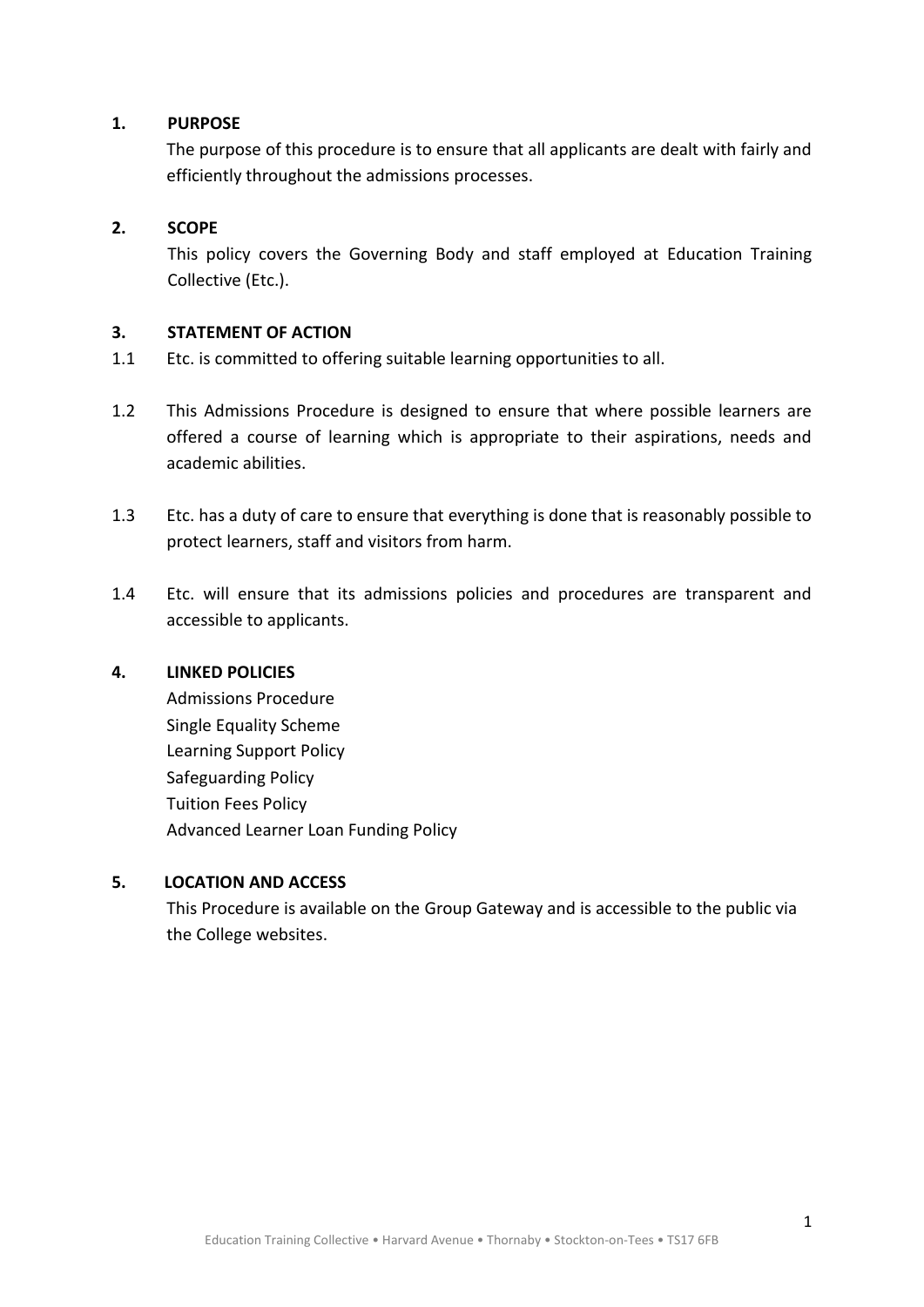

education training collective

# **Procedure:**

### **Admissions**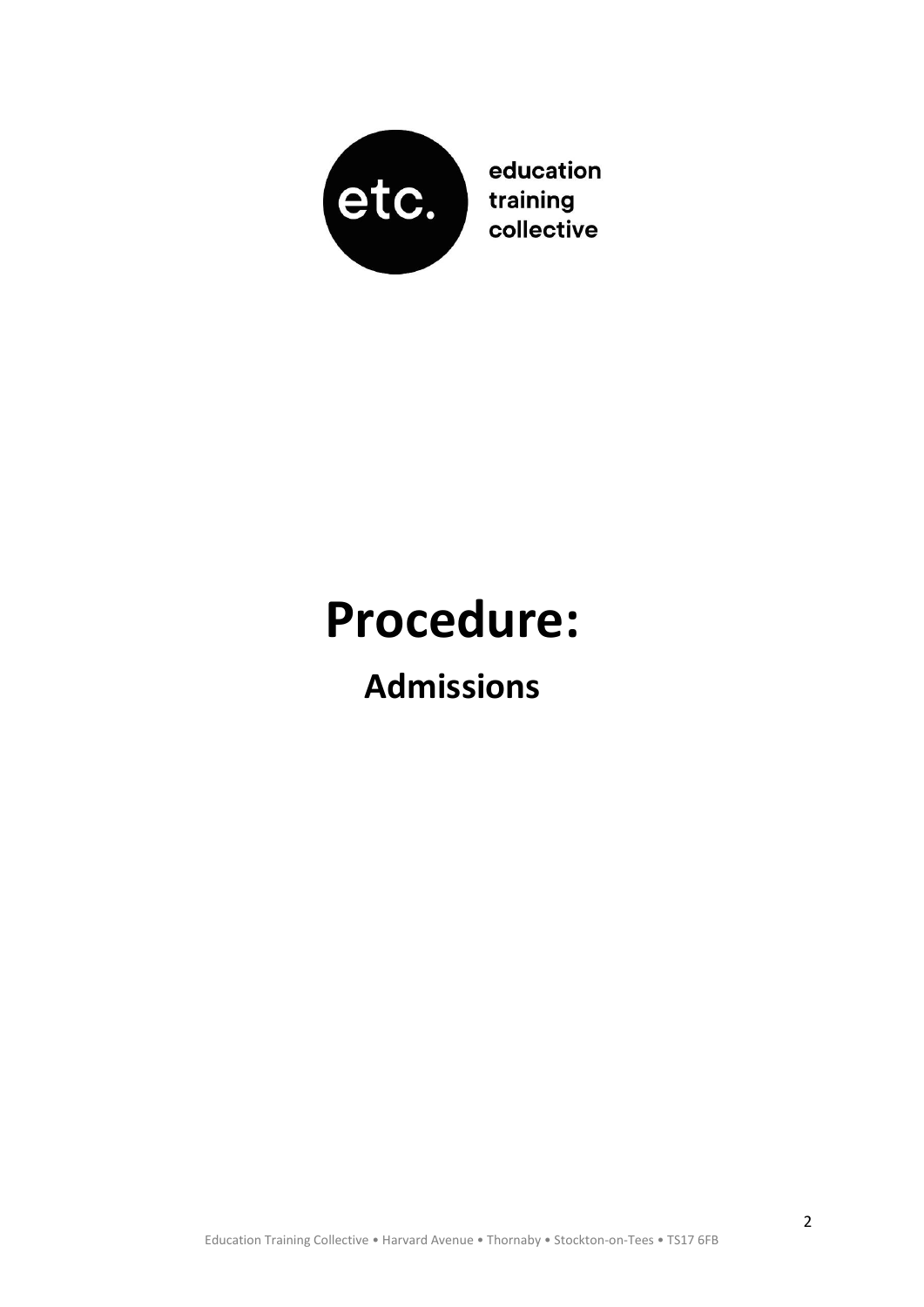#### **2. ADMISSIONS PROCESS**

- 2.1 Recruitment, information, interview and enrolment sessions will be delivered throughout the calendar year to optimise recruitment to all full and part-time courses and to provide opportunities for detailed advice and guidance.
- 2.2 A schedule of recruitment interviews will be in place at the start of each year and will allow regular interview slots for potential students.
- 2.3 For all courses, all applicants will complete an application form (hard copy or online) which will be processed by admissions. Applications will be entered to Pro-Solution within 5 working days of receipt.
- 2.4 Application forms will be confidentially destroyed in line with GDPR once entered on to Pro-Solution.
- 2.5 Applications received directly from the website will be stored electronically for 12 months and will then be deleted in line with GDPR. Applicant information will be stored in Pro Solution in line with data retention periods.
- 2.6 Admissions will arrange a date and time for an interview / assessment / information session with the applicant and a member of staff from the relevant curriculum team. Applicants will be offered an admissions interview within five working days of their application being received.
- 2.7 Because of the ongoing nature of the global pandemic, at the time of drafting this procedure, interviews may be held face to face or over the phone and could change medium at short notice, in line with changing Government advice.
- 2.8 Students who have declared criminal convictions or who have not been resident in the 3 or more years will be dealt with as detailed in Non-Standard Admissions.
- 2.9 If an applicant needs support to access the interview / assessment / information session the Admissions team will inform the Learner Support Team to arrange this as appropriate. This process is automated for online applications.
- 2.10 Admissions will identify an interview slot, enter the interview details onto the Pro-Solution system, and alert the applicant through post, text and email. For applicants under the age of 18 at the start of the course interview invite letters will be sent to parents/guardians. Interview letters will be saved within Pro Solution. If the applicant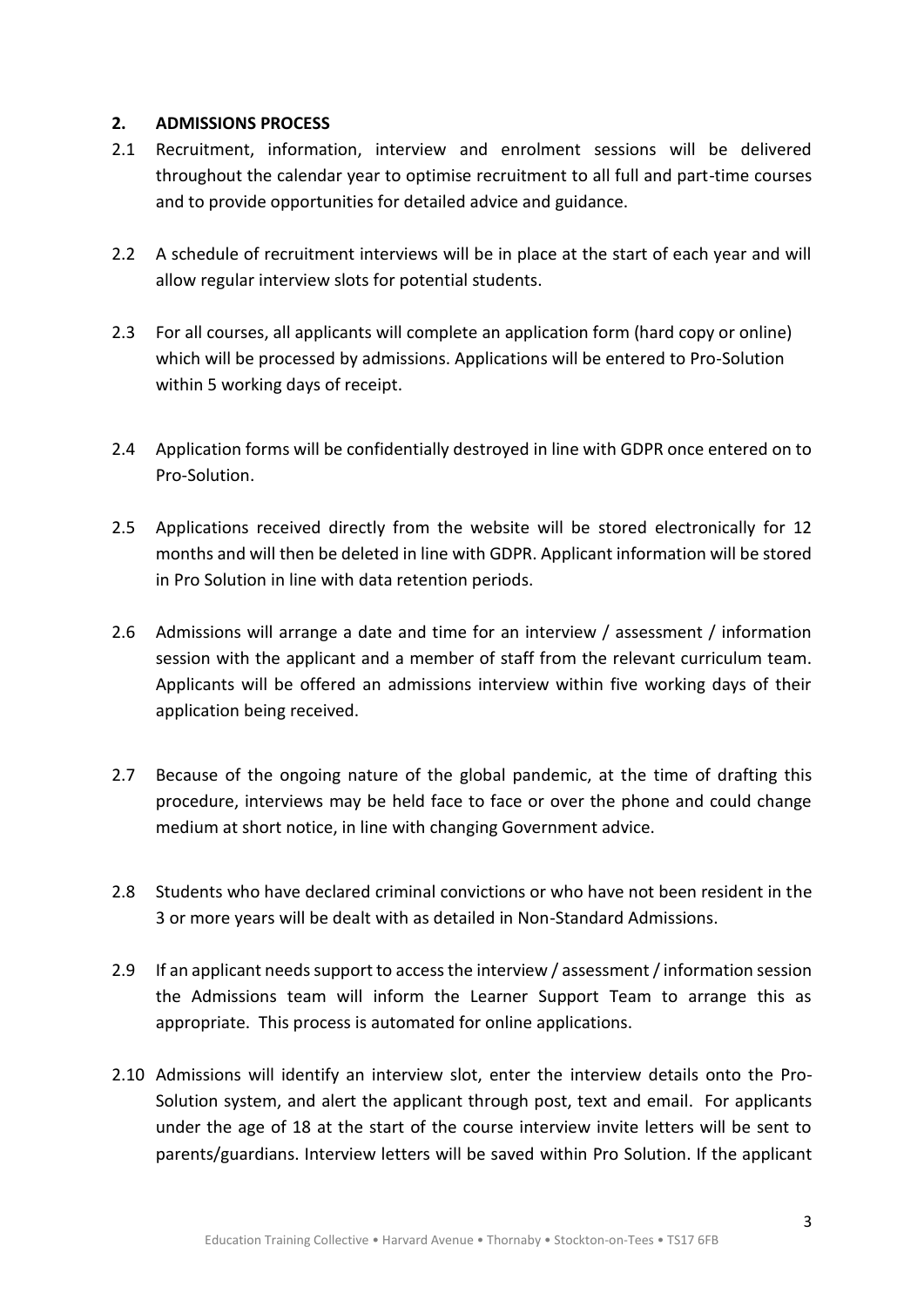invitation has been arranged by email/text, the message will be stored in 'message explorer' within Pro Solution for audit trail. (See point 2.7).

- 2.11 Admissions will provide the interviewer with the interview schedule and details of the applicant. These will be available to the staff within the web based Pro Solution system. (See point 2.7).
- 2.12 All applicants will be sent a text before their interview and follow up reminder texts will be sent to encourage attendance. Where possible applicants will be contacted via telephone the week before their interview to confirm attendance or rearrange where appropriate. (See point 2.7).
- 2.13 Within 2 days of the interview, the interviewer will return the completed interview decision to Admissions. This will be done via the online Pro Solution system. The tutor must include details of outcome and any further steps required by the applicant including any details of conditions that they have set. It is essential that the interview checklist is covered, in line with interview training, with each applicant at the point of the admission interview by the personal tutor.
- 2.14 If the interviewer offers the applicant a place, the admissions team update the MIS system with the offer and any additional information gathered from the interview. Admissions will confirm the offer within 5 working days of interview via post clearly outlining conditions of offer. The offer letter is stored using the Pro Solution system.
- 2.15 Where the interviewer requires further information about the applicant as a condition of offer, they can request this via the Admissions team.
- 2.16 Where the interviewer is not prepared to make an offer they must advise the applicant at interview along with the reason(s). Interviewers must advise the applicant of support and referral services available. On receipt of the non-acceptance admissions will discuss the decision with the Head of Department (HOD) or Programme Area Lead.
- 2.17 Following confirmation of non-acceptance from the HOD, admissions will send the applicant a non-acceptance letter providing information on support and guidance services available.
- 2.18 Applicants who fail to attend\* interview will be re-invited in for interview. If an applicant fails to attend\*, admissions will attempt to make contact via phone or email to determine the cause of non-attendance. Where the student does not turn up for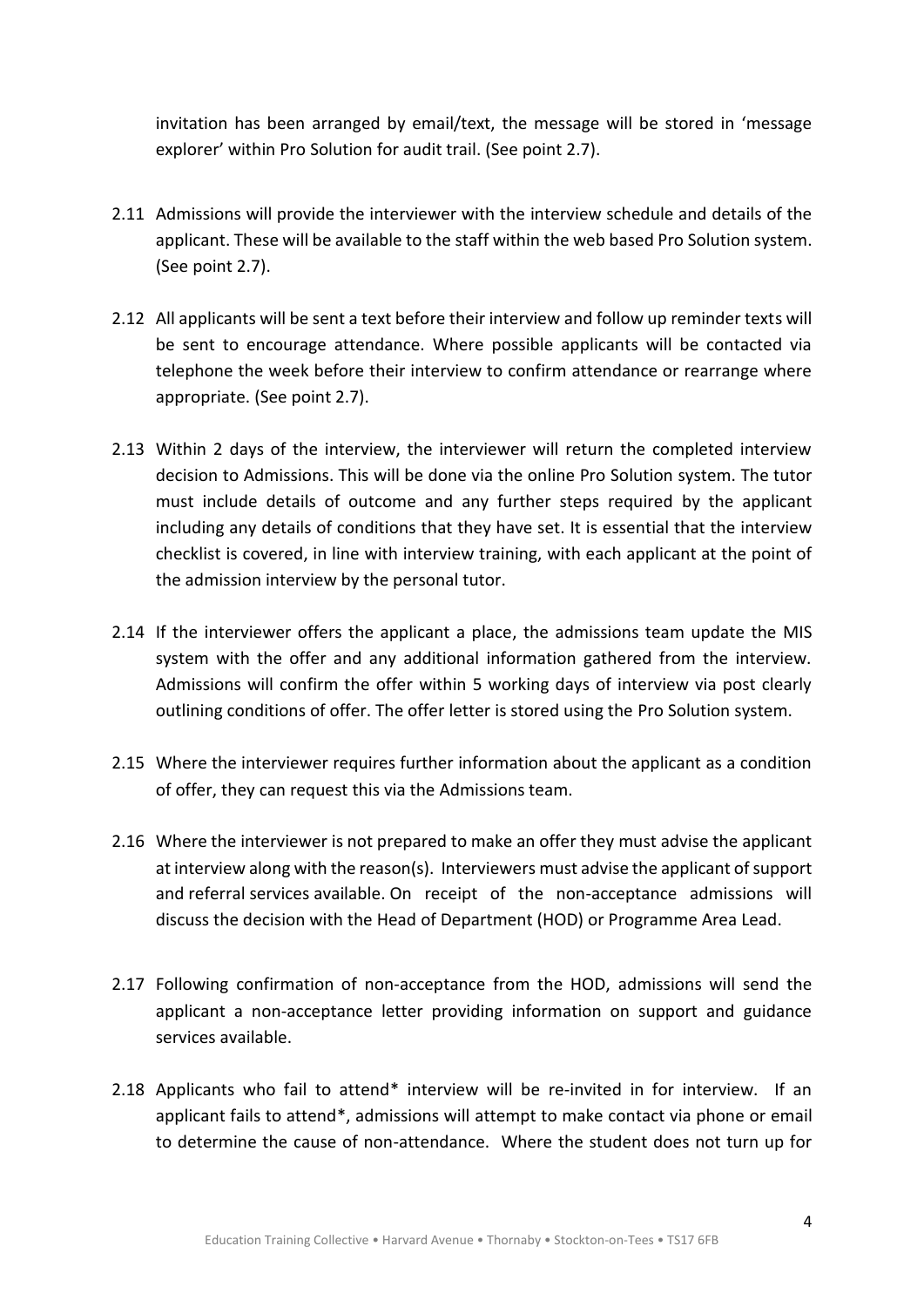interview a Notification of Withdrawal letter is sent to the applicant. This letter requires the applicant to contact the college should they wish to arrange another interview. \*Attend can also mean be contactable via phone at the arranged time.

- 2.19 Where applicants wish to withdraw or fail to attend without notification they are withdrawn from the MIS. The reason for withdrawal is noted in the MIS system.
- 2.20 If an applicant has difficulty choosing a course, or has inappropriate progression aims the interviewer will arrange a session with the Careers Co-ordinator as appropriate. This may involve advising an applicant to consider another provider or college.

#### **3. HIGHER EDUCATION ADMISSIONS**

- 3.1 Applications for full-time higher education programmes leading to an Award of Teesside University (excluding PGCE/Certificate of Education) delivered at Etc., are made through the UCAS system. Automatic receipt of application is made to the applicant via the UCAS system.
- 3.2 Applications for PGCE/Certificate of Education and part-time higher education programmes (excluding UCCE modules) delivered at Etc. can be made on-line via the University's programme webpage. Automatic acknowledgement of an application is made via the University system.
- 3.3 Applications for Teesside University part-time programmes can also be made using the link on the College websites.
- 3.4 The weekly HEBP application status report from the University's e-Vision system is accessible for Programme Leaders and it is their responsibility to check this.
- 3.5 The Programme Leader will make initial and/or final decisions to offer a conditional place, an unconditional place or a rejection to applicants and will update the HEBP report and Admissions (as appropriate).
- 3.6 Admission decisions for all HE programmes are entered into the e-Vision system by Admissions. This triggers an automatic response to the applicant.
- 3.7 The process and response timescales for applications and admissions to all higher education courses is the same as for further education courses. Admissions will check the HEBP report weekly to ensure this.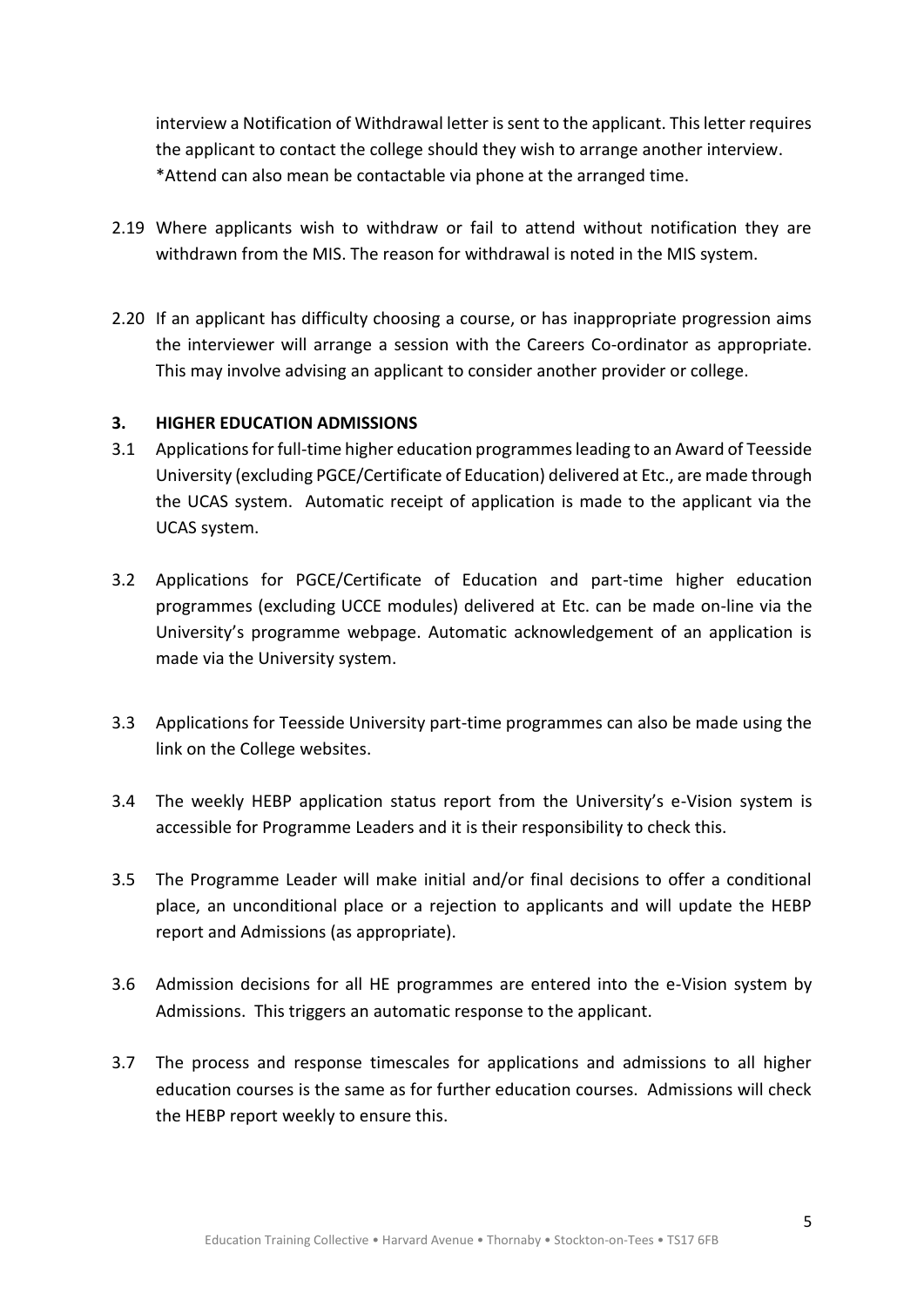3.8 Conditions for all PGCE courses are tracked on a spreadsheet which is available to both Etc. Admissions staff and Teesside University Admissions staff.

#### **6. NON STANDARD ADMISSIONS**

6.1 For those applicants who have recently arrived in this country, the College will request written confirmation of their official status, before continuing with the admissions process.

#### 6.2 In cases of:

- Unsatisfactory references
- Medical reasons needing a risk assessment
- Exclusion from Colleges or other institutions
- Or exceptional circumstances other than safeguarding (refer to Section 11)
- Unspent criminal convictions

The student may be referred to an Admissions Panel. The Admissions Panel will consist of the Group management team.

#### **7. RISK ASSESSMENT (SAFEGUARDING) – ALL SITES**

- 7.1 Risks may become apparent at any stage of the recruitment process. This may be due to information disclosed by the applicant, information received in references or information received from other sources.
- 7.2 Applicants for courses that will involve a placement working with children and/or vulnerable adults are required to disclose their full offending history at interview and must also apply for DBS (Disclosure and Barring Service) disclosure. This will be made known to applicants as part of the application process, and interviewer/s will inform the applicant of these requirements and provide the standard form for applicants to provide details of any offence/s and the circumstances arising at the time/s if appropriate. Advice will also be provided by the interviewer at this stage regarding the risk assessment process that will be undertaken. They will log the need for an admissions panel and inform the safeguarding officer.
- 7.3 All applicants are required to confirm whether they have any unspent criminal convictions on enrolment forms. Applicants for courses that will involve a placement working with children and/or vulnerable adults are required to confirm whether they have any criminal convictions that have not been filtered under the Rehabilitation of Offenders (ROA) Act 1974 (Exceptions) Order 1975 (as amended in 2014)Applicants who declare they have convictions will be provided with a standard form to provide details of the offence/s, the date the offence/s was committed and the circumstances arising at the time/s, if appropriate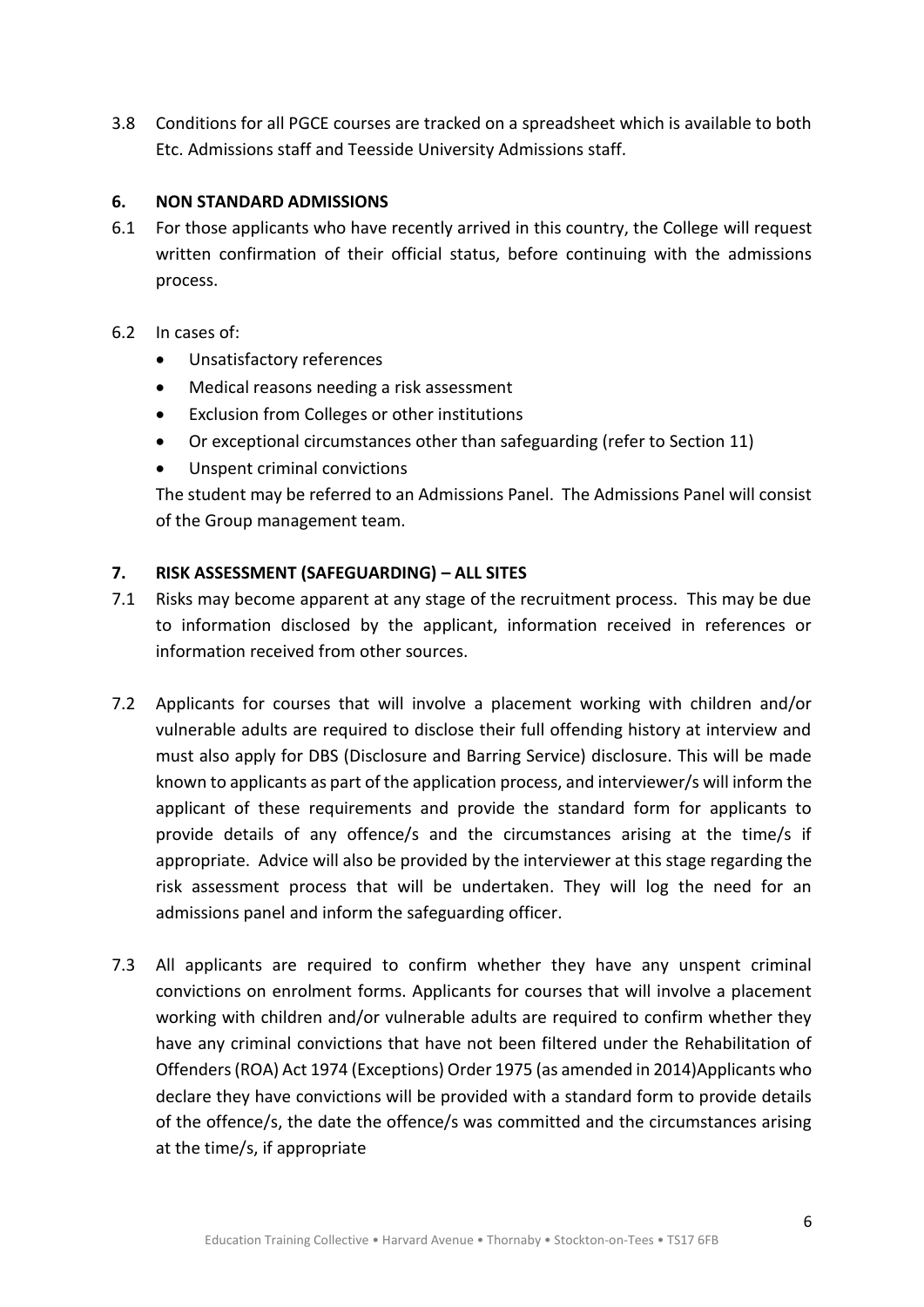- 7.4 Applicants will also be provided with a letter that explains why the Group is asking for the information and the risk assessment process that will be undertaken. Disclosures will be treated confidentially and placed in a sealed envelope and passed directly to the Department Administrator for Higher Education, Health and Care who will log the information before passing it for review to the Group Designated Lead for Safeguarding
- 7.5 The Designated Lead for Safeguarding, and where required, in conjunction with the relevant head of department, will review the disclosure and make one of the following judgements:
	- Approved: The offence/s disclosed is judged to have no implications for safeguarding of the College's communities or others in any placement the learner may undertake as part of their programme
	- Approved with restrictions/Conduct Action Plan: The offence/s disclosed may have implications for safeguarding of the College community or others in any placement the learner may undertake as part of their programme, however, with careful management these risks are low
	- Approved for this course only: The offence/s may be classed as a significant (e.g. sexual offences and those involving violence, terrorism and the supply of drugs) risk for safeguarding of the College community, however, the course is short and taking place at a time when the College has no learners (during holidays)
	- Approved with Careers Guidance: The offence/s disclosed are judged to have no implications for safeguarding of the College community, however, there may be some placement considerations or possible implications when applying for jobs in the sector (e.g. due to issues such as a history of theft).
	- Decline: The offence/s disclosed is significant (e.g. sexual offences and those involving violence, terrorism and the supply of drugs) and is judged to have implications for safeguarding of the College community or others in any placement the learner may undertake as part of their programme
- 7.6 Where an 'Approved' rating has been applied the applicant will be informed they can progress to the next stage of the enrolment stage as appropriate
- 7.7 Where an 'Approved with Careers Guidance' rating has been applied the applicant/learner will be informed that they can progress to the next stage of the application/enrolment stage as appropriate. They may be provided with appropriate IAG by the course team and the relevant head of department will review, and may amend planned placements or transfer to another more suitable course.
- 7.8 Where a ''Potential Decline' rating has been applied the Designated Lead for Safeguarding, or the Campus Principal in his absence, may invoke a safeguarding risk assessment. The panel will involve the relevant head of department and another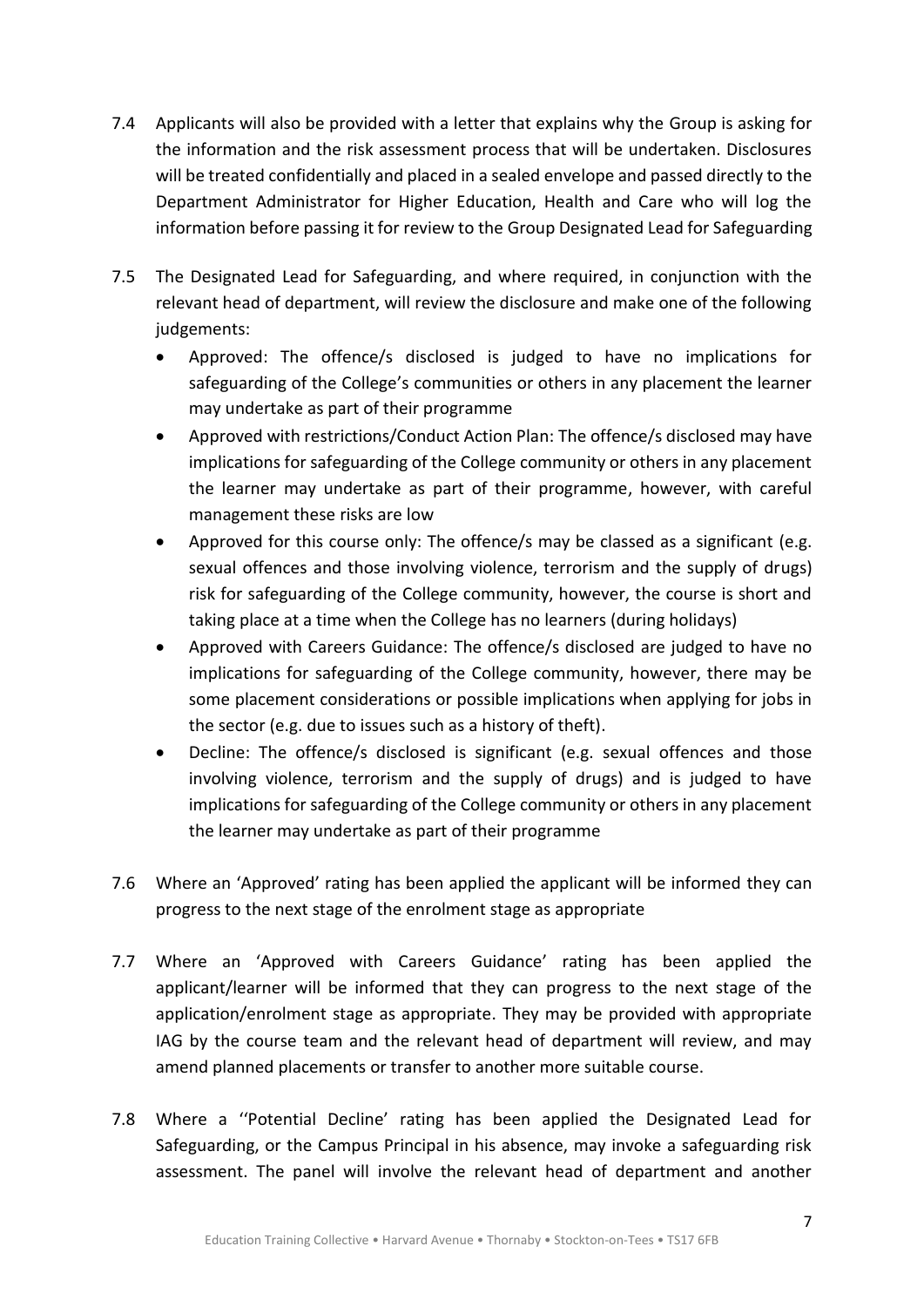appropriate manager. Written records of the risk assessment panel and outcomes will be maintained by the Designated Lead for Safeguarding. The applicant/learner will be informed of the outcome of the safeguarding risk assessment panel, normally by letter.

- 7.9 Etc. reserves the right to conduct a risk assessment on any applicant or any learner at any time. When an applicant has already been made an unconditional or conditional offer of a place on a course and when learners are already on course. This may be in response to a range of circumstances including information on and EHCP, a Disclosure and Barring Service (DBS) certificate that was not disclosed at the application/enrolment stage and information received from social services, the police and other relevant agencies or organisations.
- 7.10 If the outcome is that an applicant is refused a place at an Etc. member College, an offer of a place to an applicant is withdrawn or a learner on programme is withdrawn, the decision will be communicated in writing to the applicant or learner. This letter will be copied to the parent/carer for a learner under the age of 18.

#### **8. 14-16 Year Old Learners and Adults**

- 8.1 The Further and Higher Education Act 1992 Section 52A (Duty to Safeguard Pupils Receiving Secondary Education) states:
	- Where secondary education is provided to persons of compulsory school age by a further education corporation (college). The governing body of the corporation or institution shall secure that, except in such circumstances as may be prescribed by regulations, no education is provided to a person who has attained the age of nineteen years in a room in which any **[**persons of compulsory school age**]** are for the time being receiving secondary education.
- 8.2 Where a 14-16 year old learner is placed or is planned to be placed in a class with a 19 or over year old learner with an EHCP, the Safeguarding Lead must be notified. The Safeguarding Lead will convene a panel immediately. The panel will be made up of the Head of Department where the learners are based, the Head of Learner Support and/or The High Needs Manager.

The panel will consider the following;

- The adult learners EHCP and any risks identified within the EHCP
- The learning support which is allocated to the adult and is this support available in every session?
- The risk that the adult will pose to the 14-16 year old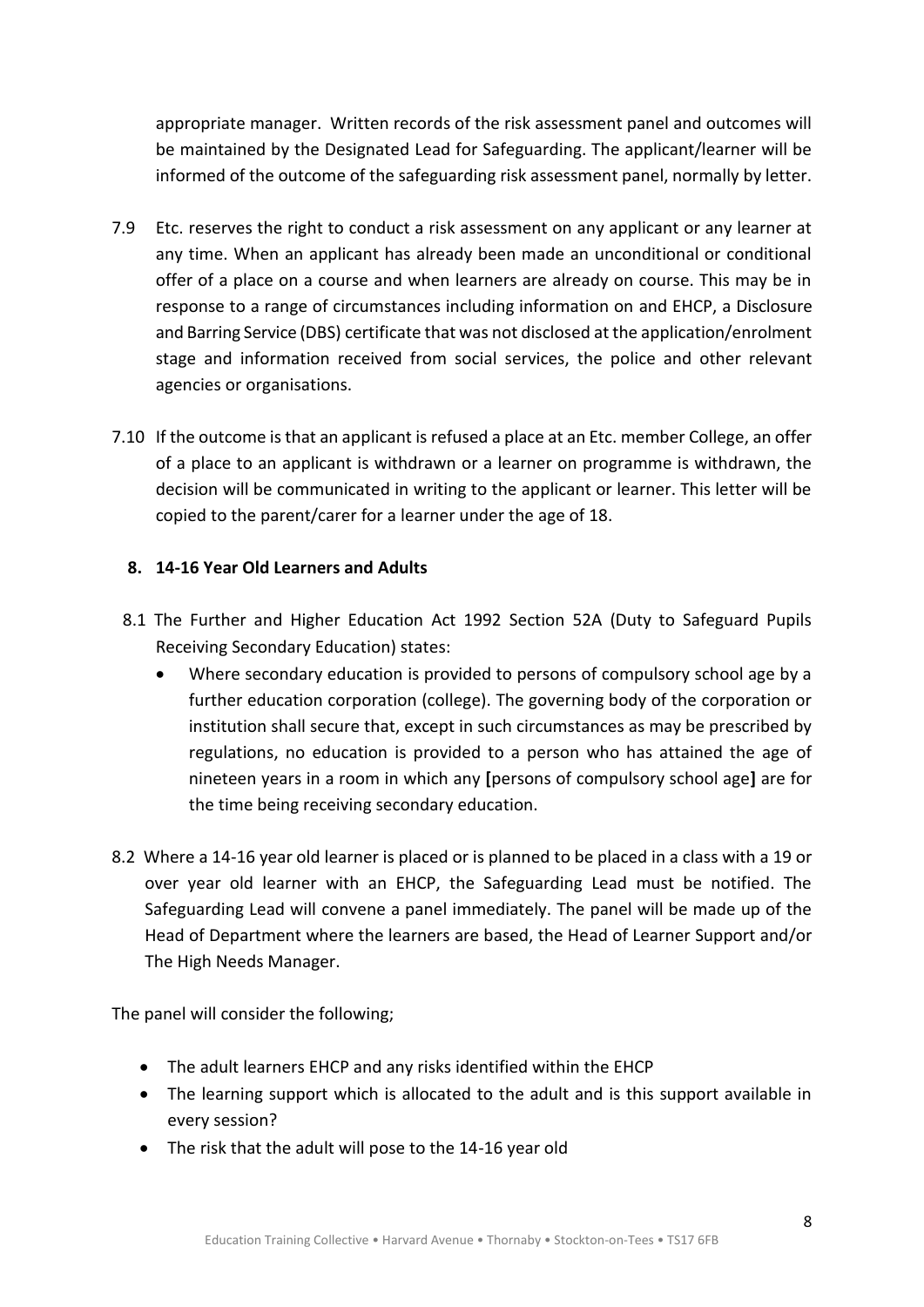- 8.3 If the panel deems the risk to be the same or greater than educating the 14-16 year old learner with other adults, i.e. support for the learner with the EHCP is not always in place, or the learner with the EHCP has complex, challenging or behavioural needs which may cause distress, disruption or be a danger to a 14-16 year old, then the 14-16 year old must be removed from the class.
- 8.4 The 14-16 learner should be transferred to another group where no adults are educated if available, or, offered an alternative programme where no adults are enrolled.

#### **9. TIMESCALES**

9.1 An initial review will be carried out within five working days of the information being received. Subsequent timescales will be dependent on a range of factors including the potential need to obtain further information from external sources (e.g. social services or previous educational providers) but the process will be carried out in a timely way to resolve application/enrolment status at the earliest possible opportunity. Please note a learner already on programme may be suspended during this process.

#### **10. APPEALS**

Applicants who have been refused a place at an Etc. member College or have had an offer of a place withdrawn; and learners on programme who have been withdrawn due to a safeguarding risk assessment panel, may appeal against this decision. Appeals must be made in writing and must be received by Etc. within 15 working days of the date of the panel outcome letter.

The appeal should be sent to the Executive Team and Secretariat Manager Cath Turner at the Etc. address: Harvard Avenue, Thornaby, Stockton on Tees TS17 6FB or by email to [catherine.turner@the-etc.ac.uk.](mailto:catherine.turner@the-etc.ac.uk) Appeals will be heard by a member of the Senior Leadership Team, usually the Campus Principal, who will consider each individual case and confirm their decision to the applicant or learner in writing.

There can be no appeal where a 14-16 year old is removed from a class or a course where an adult is also enrolled. The appeal would involve discussing the adult or the adult with an EHCP directly, therefore, any decisions made by the college is final.

For the purposes of this policy, an appeal is defined as a request for a formal review of the outcome of a safeguarding risk assessment panel. The appellant may appeal a decision regarding the outcome of the panel if they feel that the panel was not conducted in accordance with this policy or that the decision did not take account of the available